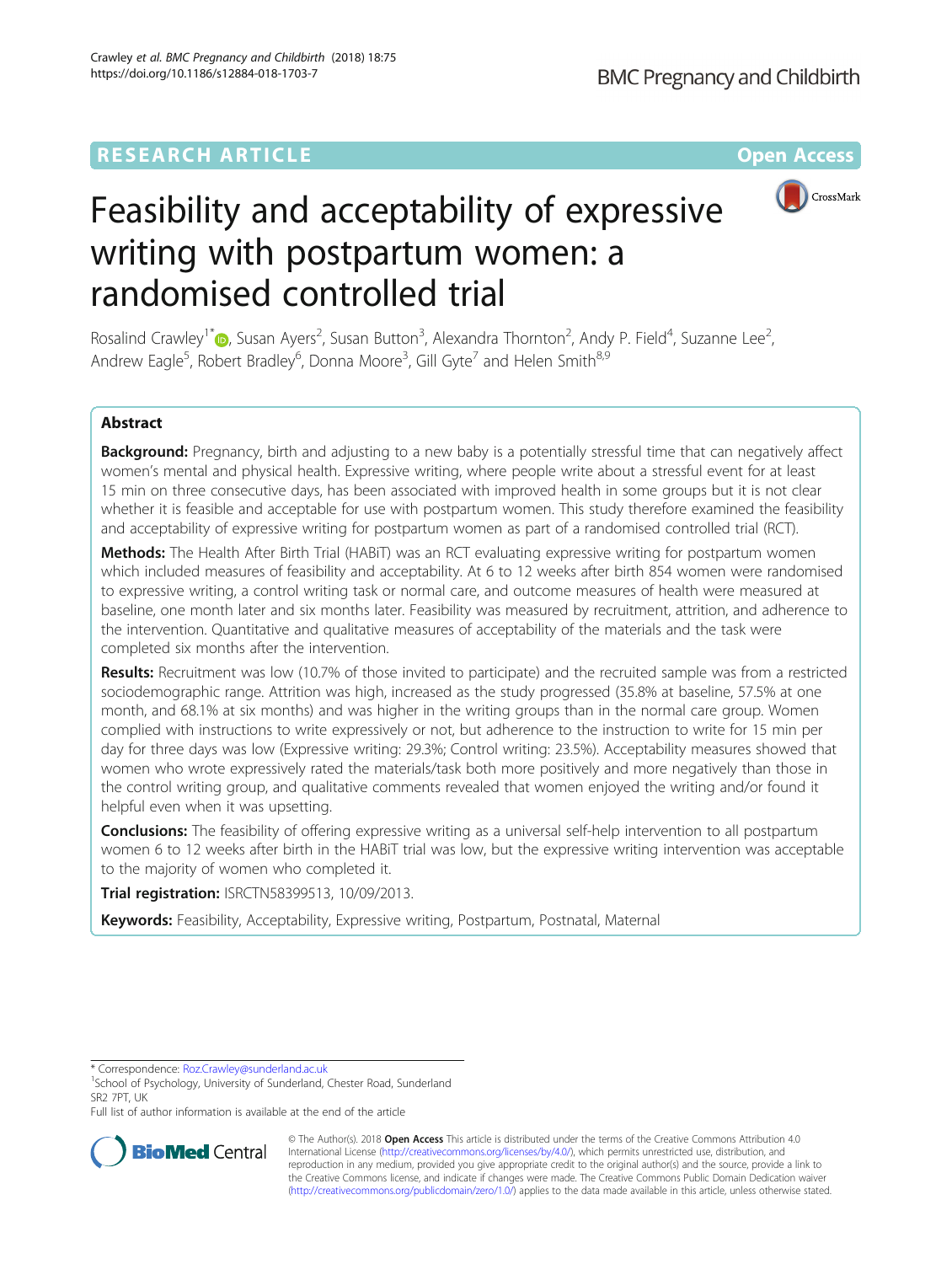## Background

Approximately 136 million women every year give birth [[1\]](#page-10-0) and of these, around 700,000 births take place in England and Wales [\[2\]](#page-10-0). For the majority of women, the experience of pregnancy and birth is positive, but for some, the challenge of adjusting to the physical and emotional changes that accompany childbirth is more difficult. For these women, the first weeks and months after birth are associated with physical recovery and a greater risk of experiencing psychological distress. Mental health challenges such as postpartum depression, anxiety and posttraumatic stress can have a devastating and enduring effect upon women and their families [[3](#page-10-0), [4\]](#page-10-0). The importance of early intervention and treatment for these women is emphasised in clinical guidelines but the lack of an evidence-base is also highlighted [\[5](#page-10-0)].

One intervention that may improve physical and psychological health is expressive writing [[6](#page-10-0)]. Expressive writing interventions typically ask people to write their deepest thoughts and feelings about a stressful or upsetting event for at least 15 min every day for three days [\[7,](#page-10-0) [8](#page-10-0)].

The literature regarding the effect of expressive writing on psychological and physical health is somewhat mixed. Some meta-analyses suggest it is associated with small but consistent improvements in psychological and physical health  $[9-12]$  $[9-12]$  $[9-12]$ . However, others have concluded that while those who write often feel it is beneficial, the current evidence has not clearly demonstrated its effectiveness [[13](#page-10-0), [14](#page-10-0)]. Nevertheless, they acknowledge that there is a possibility that it may be beneficial for some health outcomes in particular groups of people in certain contexts, although these are still to be specified [\[14](#page-10-0)].

So far, only a few studies have specifically examined the effectiveness of expressive writing for postpartum women, but the evidence is encouraging. Results suggest that expressive writing is associated with improved psychological health after birth. However, most studies are restricted in some way, which limits how far the results can be generalised to postpartum women in general and to a range of health outcomes including physical health. Studies so far have either used expressive writing with mothers whose babies were in a Neonatal Intensive Care Unit (NICU) [[15](#page-10-0), [16\]](#page-10-0), or they have primarily examined post-traumatic stress symptoms in mothers who were asked to write specifically about labour and delivery in the first week postpartum [[17](#page-11-0)–[20\]](#page-11-0). Some of these studies also used a variation on the expressive writing paradigm [\[15,](#page-10-0) [20](#page-11-0)]. Further evidence on the effectiveness of expressive writing for postpartum women is therefore needed [[21](#page-11-0)].

The Health after Birth Trial (HABiT) was a large randomised controlled trial (RCT) carried out from 2013 to 2015 in England with the main aim of evaluating the effectiveness of expressive writing for postpartum physical and psychological health. At 6 to 12 weeks after birth, 854 women were randomised to take part in an expressive writing task, control writing task, or standard postpartum care. Women in the expressive writing condition were asked to write about a stressful event, which could be related to their pregnancy, birth, baby or something else going on in their life. Women in the control writing task were asked to write about a familiar room as objectively and dispassionately as they could. The results of HABiT showed that expressive writing had no effect on health outcomes. There were no differences between expressive writing, control writing and normal care groups on measures of physical health, anxiety, depression, mood or quality of life one and six months later [[22\]](#page-11-0).

The HABiT results are inconsistent with previous research in obstetric samples where all the published studies to date have found some positive benefit [[15](#page-10-0)–[20](#page-11-0)]. There are a number of possible reasons for this inconsistency; studies differed by country, writing instructions, when the intervention was offered, sampling, and outcome measures.

Cultural differences are possible since the HABiT study was conducted in England, whereas previous studies were conducted in Italy [\[17](#page-11-0)–[20](#page-11-0)], Switzerland [\[16\]](#page-10-0) and the USA [[15](#page-10-0)]. What women were asked to write about and for how long also varied across studies. In some studies, women were asked to write about birth [\[17](#page-11-0)–[20](#page-11-0)]. In others, women wrote about their most upsetting experience in NICU [[15](#page-10-0)] or their most traumatic experience relating to the birth and hospitalisation of their preterm infant [\[16\]](#page-10-0). In HABiT, by contrast, women could write about anything stressful, and this could be associated with pregnancy, birth, the baby or something else. In the HABiT trial, women wrote for 15 min three times within one week. In other studies they wrote for 30 min for four days in a row  $[15]$ , or 15 min on three consecutive days  $[16]$  $[16]$  $[16]$ , or 15–20 min twice in one day [\[17\]](#page-11-0), or only once, for 10–15 min and 20 min respectively [[19](#page-11-0), [20\]](#page-11-0).

Timing of when the intervention is offered is likely to be particularly important, as the demands of caring for a new baby might make it difficult for women to find the time to write regularly without distractions, especially in the early postpartum period. In the HABiT trial, mothers were invited to write 6 to 12 weeks after birth. In previous studies, mothers wrote in the first week after birth [[17](#page-11-0)–[20\]](#page-11-0), 2– 14 months after their infant had been in NICU [\[15](#page-10-0)], and when their preterm infants were three months by corrected age [[16\]](#page-10-0). Sampling also differed in that some previous studies specifically sampled high-risk women with babies that had been in NICU [[15](#page-10-0), [16](#page-10-0)], whereas HABiT used systematic sampling of all mothers to try to ensure a representative sample. Similarly, different outcome measures were used at different time points across studies.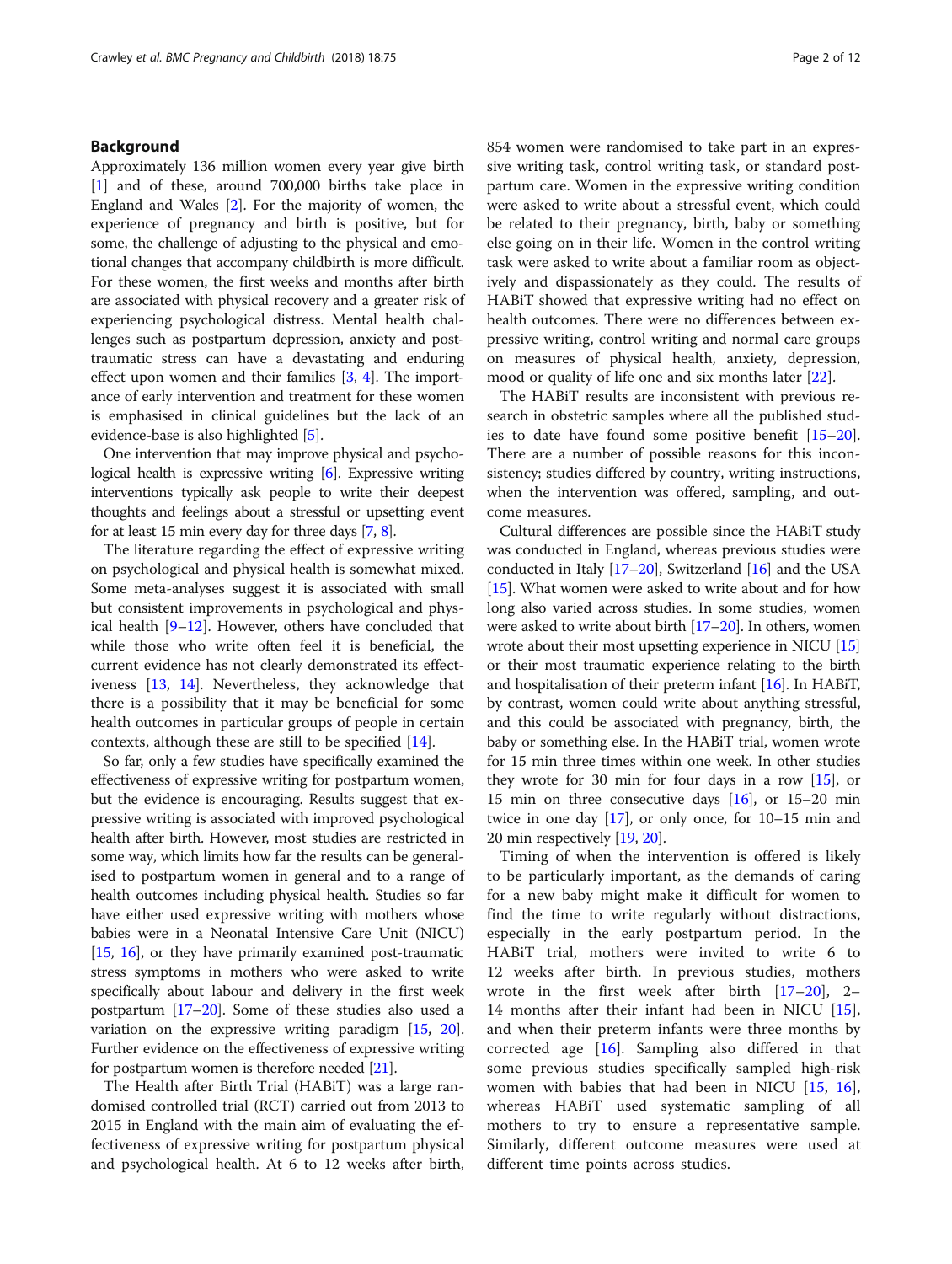<span id="page-2-0"></span>Some of the inconsistent findings of previous research may be explained by the acceptability and feasibility of expressive writing in different contexts. The unique demands of the early postpartum period when women are adjusting to motherhood and coping with a new baby means expressive writing may not be feasible and/ or acceptable for them to use at this time. If expressive writing is not feasible for women at this time in their lives and/or not acceptable to them then it is unlikely to be effective. This paper therefore aimed to evaluate (i) the feasibility and uptake of expressive writing and (ii) the acceptability of expressive writing to postpartum women in a non-selected, non-targeted population. In doing so, it can inform future research and clinical use of expressive writing with postpartum women.

## Methods

## Participants and procedure

HABiT was a parallel randomised controlled trial comparing expressive writing with a control writing task and normal care [[22\]](#page-11-0) which included measures of feasibility and acceptability. Women were recruited from 14 National Health Service (NHS) hospitals in England between November 2013 and December 2014. To be eligible to participate, women had to be at least 18 years old and to have given birth to a live infant at 26 weeks or more gestation. Women were excluded from the study if their baby was stillborn or died prior to discharge from hospital. Lived experience of mental health difficulties had no impact on eligibility.

All eligible women ( $N = 7986$ ) in the 14 NHS hospitals were invited to take part approximately four to six weeks after birth. Staff in the hospitals put flyers in discharge packs and sent eligible women a letter inviting them to participate in the study, along with a participant information leaflet, consent form and reply-paid envelope. Women who were willing to take part were asked to provide their contact details, complete the consent form and state whether they wished to participate by post or by internet. Women who did not want to take part could respond with their reasons if they so wished.

Recruitment, allocation and sample attrition are shown in Fig. 1. A sample size calculation was carried out based on a study of the effect of expressive writing in a sample relevant to the current research, namely women undergoing infertility treatment [[23](#page-11-0)]. Based on the results from a measure of stress, this showed that to detect a small effect in the primary outcome measures with a

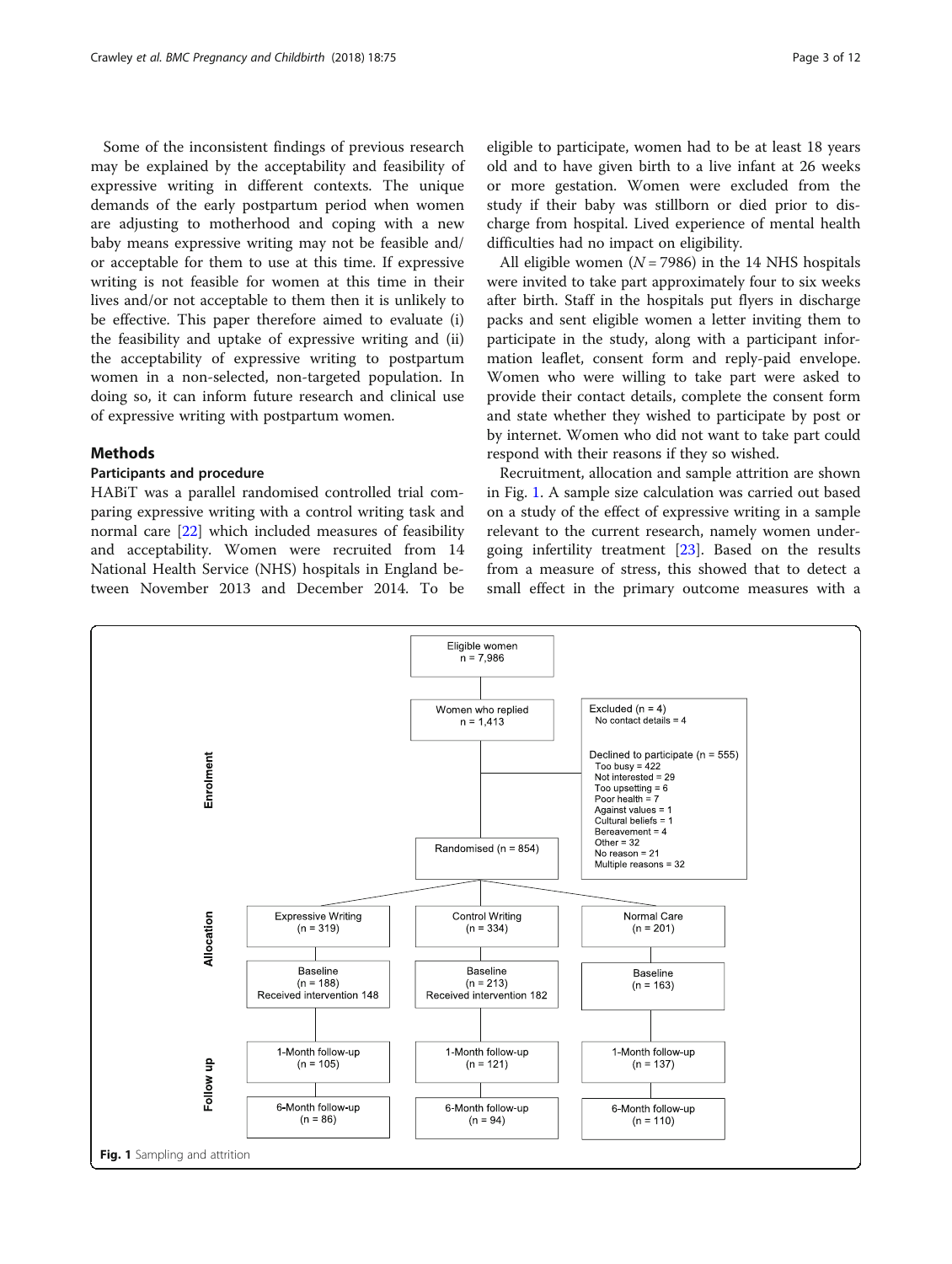significance level of 0.05 and 80% power would require 122 women in each group, giving a maximum total sample of 366 across the three groups.

Of the women approached, 1413 replied and 854 consented and were randomised to expressive writing, control writing or normal care using a computerised random number generator. Following randomisation, women who elected to participate by post were sent the first workbook with a reply-paid envelope. If they did not return the workbook within ten days, they were sent reminders by post, email or text message. Women who wished to participate via the internet were registered on the study website from which they were sent an email or text message with their username and password. Women who did not log on and complete the workbook received reminder emails or text messages after seven days. The majority of women who took part chose to complete the study online (63.2%). Telephone follow-ups and regular newsletters were also used in an attempt to reduce attrition.

Women in all conditions completed baseline measures of mood, anxiety, depression, physical health, and quality of life. Women in the two writing conditions then completed the three-day writing task, followed by additional measures of mood, anxiety and depression. Women in the expressive writing group also rated their stress before and after each writing session. All women completed demographic measures of age, relationship status, education, ethnicity and employment. Follow-up measures of mood, anxiety, depression, physical health, and quality of life were collected one month and six months after baseline. Measures of acceptability were completed at six months. Women in the control writing or normal care groups were offered the opportunity to complete the expressive writing intervention at the end of the study if they wished to do so.

## Interventions

The expressive writing intervention was based upon Pennebaker's expressive writing paradigm [\[7,](#page-10-0) [8](#page-10-0)]. Women were instructed to write for 15 min each day about a stressful event related to their pregnancy, birth, baby, or something else going on in their life. Women were asked to write about their "deepest thoughts and feelings" about this event. To avoid re-traumatising women who had suffered traumatic events, the instructions stated that if writing about this event felt too distressing or overwhelming women should pick a less stressful event. Women were asked to write on three consecutive days about the same event but, if they missed a day, to try to complete all three writing exercises within a week. The date and time they started and stopped writing was recorded automatically (online) or by self-report (postal). Before and after writing, women in the expressive writing condition were asked to rate how "upset or stressed" they were about the event they wrote about on a 10-point scale from 1 (not at all) to 10 (extremely). Finally, on the last day of writing women rated how distracted they had been whilst writing on a 10-point scale from 1 (not at all) to 10 (extremely).

The control writing task was matched to the expressive writing task for time and basic format. Women assigned to this condition were asked to write about a room for 15 min on three consecutive days. They were instructed to describe the same room on each day as objectively and factually as possible and not write about feelings, beliefs or opinions. They were asked to state which room they were writing about. A measure of how clearly they could visualise the room from 1 (not at all) to 10 (extremely) was taken before and after the writing task. The date and time they started and stopped writing and a measure of how distracted they had been whilst completing the writing tasks was also recorded.

#### Measures

Feasibility was measured by examining recruitment, attrition, and adherence to the intervention. Measures of recruitment included: the proportion of potentially eligible women recruited; reasons for non-recruitment (too busy, not interested, too upsetting, poor health, against personal values, adherence to cultural beliefs, bereavement or other), and a measure of whether women were disappointed with the group to which they were randomised from 1 (not at all) to 10 (extremely). Attrition was examined by looking at how many women dropped out as the study progressed as a proportion of those who consented and were randomised ( $n = 854$ ).

Feasibility in terms of adherence to the expressive writing task was evaluated by examining the total number of words written, the number of times each woman wrote  $(1-3)$ , the total writing time (minutes), the number of days to complete the writing task (days), how distracted women were during writing (1–10), the proportion who wrote for at least 15 min on each of the three days, and the proportion who wrote for at least 15 min on all three days. Adherence to the instruction to write about thoughts and emotions in the expressive writing task was examined using Linguistic Inquiry Word Count (LIWC) [[24](#page-11-0)] to compare the proportion of emotional words, cognitive words and perceptual words in the writing of the expressive writing and control writing groups. To investigate possible predictors of adherence, a number of theoretically motivated potential predictors (condition of writing task, baseline psychological symptoms, mental-health related quality of life, education level, complications at birth, and parity) were also examined.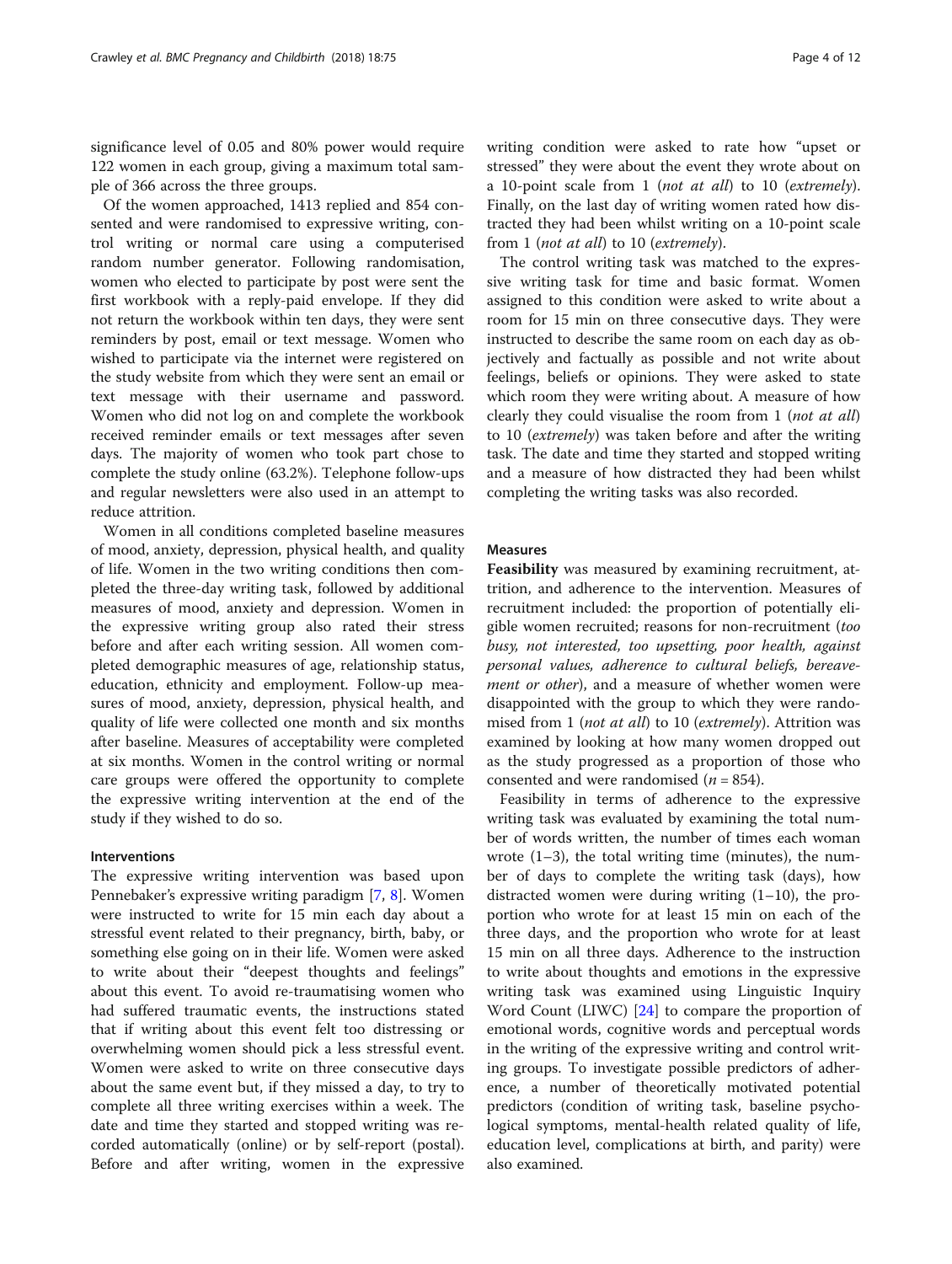Acceptability of the expressive writing intervention was assessed quantitatively and qualitatively six months after the intervention. A new rating measure of acceptability was developed for the quantitative measure of acceptability. Women were asked to rate the writing tasks and materials on 11 dimensions (engaging, informative, interesting, bothering, clear, intrusive, upsetting, helpful, inviting, insightful, discouraging) using a 10-point scale from 1 (not at all) to 10 (extremely). Factor analyses using principal axis factoring with direct oblimin rotation showed a clear two factor solution with a factor of positivity towards the task/materials (engaging, informative, interesting, clear, helpful, inviting and insightful) and a second factor of negativity to the task/materials (discouraging, bothering, intrusive, upsetting). Ratings of the task and materials was highly correlated  $(r = .773)$ and .827) suggesting women rated them very similarly. These were therefore combined into two overall subscales: positivity towards the materials/task; and negativity towards the materials/task. The correlation between positivity and negativity towards the materials/ task was small ( $r = -.269$ ) suggesting positivity and negativity are not measuring opposite aspects of the same underlying dimension. Internal reliability in our sample was high (positivity  $\alpha$  = .96 (CI .95–.97); negativity  $\alpha$  = .86 (CI .83–.89).

Qualitative measures of acceptability of the materials and tasks were obtained by inviting women to comment on the materials or task in an open text box. These were transcribed and exported into Excel where they were analysed using systematic thematic analysis to extract the main themes [\[25](#page-11-0)].

Additional measures were included to measure sociodemographic characteristics, basic obstetric details and information on complications during birth. Participants also provided information about any current or historic psychological difficulties and any medication being taken for a psychological condition.

Trial outcome measures of psychological health (mood [\[26](#page-11-0)], anxiety [[27\]](#page-11-0), depression [[27\]](#page-11-0)) physical health (physical symptoms [[28\]](#page-11-0), rating of overall health) and quality of life [[29\]](#page-11-0) have been reported elsewhere [\[22](#page-11-0)].

## Analysis

Analyses were conducted using  $R$  [[30](#page-11-0)]. Comparisons of adherence measures were conducted across the two writing groups. Most of the adherence measures had outliers or were skewed, so groups were compared using robust methods based on 20% trimmed means and 2000 bootstrap samples: Wilcox's yuenbt function in the WRS2 package [\[31](#page-11-0)]. Bayes factors were computed using the BayesFactor package [[32](#page-11-0)].

#### Results

#### Sample characteristics

The final sample of women who provided some data  $(n = 564)$  was predominantly white European (94.7%), married or cohabiting (95.1%) and educated to degree level or higher (62.1%). Mean age of the participants was 32.77 years (SD 5.38; range 18 to 46 years). In comparison with United Kingdom (UK) norms, our sample was around two-and-a half years older than the average maternal age  $(30.4 \text{ years})$   $[33]$ , and a greater proportion were married (64.8%, compared with 47.5%). The majority of participants were employed  $(n = 327; 83%)$  and a large proportion of these worked in a professional occupation as defined by the standard UK classification system [[34](#page-11-0)]  $(n = 132; 41.8\%)$ . There were no significant differences between intervention and control groups on sociodemographic or baseline measures. More detailed information on sample characteristics is given elsewhere [\[22\]](#page-11-0).

## Feasibility of expressive writing for postpartum women Recruitment and retention

An overview of recruitment, sampling and retention is shown in Fig. [1.](#page-2-0) Recruitment to the study was low, with only 854 of the 7986 eligible women (10.7%) agreeing to take part and being randomised. Of these, many women dropped out before completing the first workbook  $(n = 306)$ . Some women went on to complete measures in later workbooks  $(n = 16)$  and their baseline measures were imputed.

As a percentage of the 854 women randomised to one of the three groups, attrition was 35.8% at baseline (Expressive writing 42.9%; Control writing 38.1%, Normal care 20.8%). Some of the women who completed baseline measures ( $n = 58$ ) dropped out before starting the intervention (10.6% of those completing baseline measures). Retention was 57.5% at the one month follow up (Expressive writing 67.1%; Control writing 63.7%, Normal care 32.2%) and 68.1% at the six months follow up (Expressive writing 75.9%; Control writing 74.2%, Normal care 46.0%). The final sample for analysis was 564 women (66.0% of those randomised).

A generalized linear mixed model was used in which status (retained vs dropped out) as a level 1 variable was nested within participants (level 2). Dropout was predicted from fixed effects of condition (expressive writing, control writing or normal care) and time (0, 1 and 6 months from baseline). Dropout significantly increased over time  $(\chi^2(1))$  $= 302.95, b = -0.46, SE = 0.03, z = -13.84, p < .001)$  and differed by condition  $(\chi^2(2) = 78.92, p < .001)$ , with less dropout in the normal care group ( $b = 3.21$ ,  $SE = 0.42$ ,  $z =$ 7.61,  $p < .001$ ) but no significant difference between expressive writing and control writing groups ( $b = 0.38$ ,  $SE =$ 0.32,  $z = 1.19$ ,  $p = .233$ ). There was no significant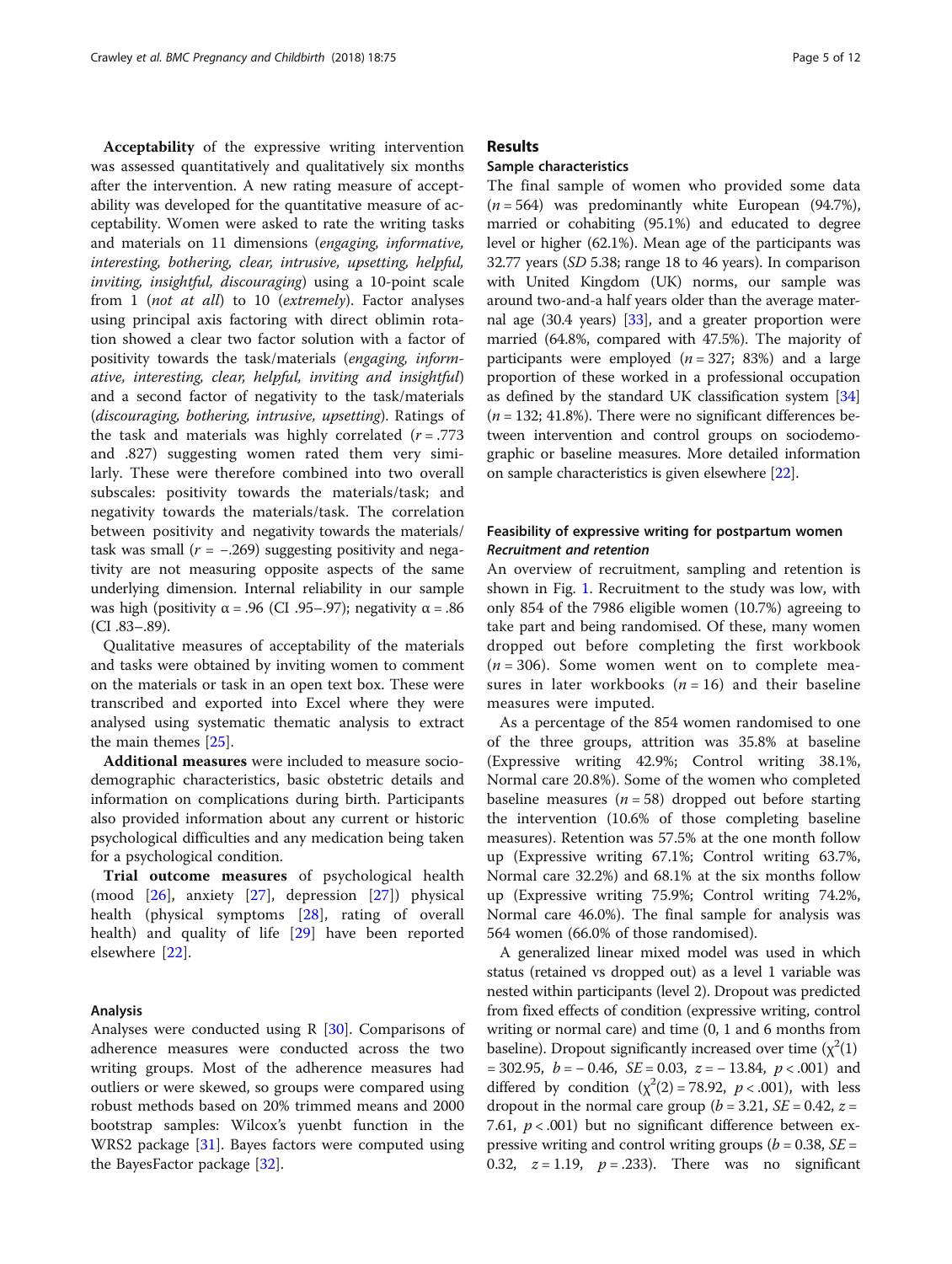<span id="page-5-0"></span>interaction between groups over time in dropout,  $\chi^2(2)$  = 2.00,  $p = .367$ .

The groups differed significantly in how disappointed they were with the group to which they were randomised  $(F(2, 252) = 3.43, p = .034)$ . The control writing group was the most disappointed  $(M = 2.35, SD = 2.70, range 1-10)$ followed by the normal care group  $(M = 1.71, SD = 1.71,$ range 1–8), and the expressive writing group was the least disappointed  $(M = 1.57, SD = 1.41, range 1–7)$ . Only the range of ratings for the control group included 10, indicating extreme disappointment.

#### Reasons why women declined to take part

Some of the women who declined to participate  $(n = 555)$ provided their reasons for not taking part. These are shown in Fig. [1.](#page-2-0) Of those who declined, by far the most frequent reason was being *too busy* ( $n = 422, 75.9\%$ ). Other reasons, in order of decreasing frequency, were multiple reasons ( $n = 32, 5.8\%$ ); *other e.g.*, concerns about confidentiality, already involved in other studies ( $n = 32, 5.8\%$ ); or not interested  $(n = 29, 5.2\%).$ 

## Table 1 Feasibility and acceptability of writing tasks

#### Adherence to the writing interventions

Table 1 shows how well women in the expressive and control writing conditions adhered to the tasks, and their use of emotion, cognitive and perceptual words in their writing.

Adherence to the full writing intervention (to write for 15 min on three days) was low with only 29.3% of women in the expressive writing group and 23.5% of women in the control writing group complying with these instructions. However, the adherence measures showed no significant differences between the two writing groups. There were no significant differences between them in the total number of words written, the number of times they wrote, the total writing time in minutes, the number of days taken to complete the writing tasks, how distracted they were during the task, the proportion who wrote for at least 15 min on each individual writing day, or the proportion who adhered to the full writing instructions to write for at least 15 min on all three days. Averaging across the two writing groups, the mean number of words written was approximately

|                                     | Expressive writing<br>Mean (SD)<br>$N = 188$ | Control writing<br>Mean (SD)<br>$N = 213$ | Test statistic                  | $\overline{p}$ | $BF_{O1}$         |
|-------------------------------------|----------------------------------------------|-------------------------------------------|---------------------------------|----------------|-------------------|
| Feasibility of expressive writing   |                                              |                                           |                                 |                |                   |
| Adherence to writing tasks          |                                              |                                           |                                 |                |                   |
| Total word count                    | 680.31 (547.16)                              | 592.09 (438.64)                           | $Y_{BT}$ = 1 [-61.3, 186.93]    | .326           | $0.513 \pm 0\%$   |
| Number of times women wrote:        |                                              |                                           | $x^2(3) = 5.55$                 | .136           | $0.086 \pm 0\%$   |
| 0 times $(n, %)$                    | $n = 40(21.3%)$                              | $n = 31(14.6%)$                           |                                 |                |                   |
| 1 time $(n, %)$                     |                                              |                                           |                                 |                |                   |
| 2 times $(n, %)$                    | $n = 31(16.4\%)$                             | $n = 38(17.8%)$                           |                                 |                |                   |
| 3 times $(n, %)$                    | $n = 15(8.0\%)$                              | $n = 29(13.6\%)$                          |                                 |                |                   |
|                                     | $n = 102(54.3\%)$                            | $n = 115(54.0\%)$                         |                                 |                |                   |
| Total writing time in minutes       | 34.40 (26.92)                                | 32.16 (22.34)                             | $Y_{BT}$ = 0.59 [-4.34, 8.05]   | .553           | $0.165 \pm 0\%$   |
| Days to complete writing task       | 4.61 (11.88)                                 | 6.21(18.42)                               | $Y_{BT} = -0.81$ [-0.8, 0.33]   | .416           | $0.183 \pm 0\%$   |
| Distractibility rating (range 1-10) | 4.56(2.44)                                   | 5.21(2.50)                                | $Y_{RT} = -1.90$ [-1.54, 0.03]  | .059           | $0.961 \pm .01\%$ |
| Women who wrote for 15 mins:        |                                              |                                           |                                 |                |                   |
| Day 1 $(n, %)$                      | $n = 117(62.2\%)$                            | $n = 120(56.3\%)$                         | $x^2(1) = 1.21$                 | .273           | $0.258 \pm 0\%$   |
| Day 2 (n, %)                        | $n = 81(43.1\%)$                             | $n = 99(46.5\%)$                          | $x^2(1) = 0.34$                 | .561           | $0.157 \pm 0\%$   |
| Day 3 (n, %)                        | $n = 71(37.8%)$                              | $n = 71(33.3\%)$                          | $x^2(1) = 0.68$                 | .411           | $0.199 \pm 0\%$   |
| All three days $(n, %)$             | $n = 55(29.3%)$                              | $n = 50$ (23.5%)                          | $x^2(1) = 1.44$                 | .230           | $0.331 \pm 0\%$   |
| Language categories in writing:     |                                              |                                           |                                 |                |                   |
| Emotion words                       | 6.20(1.57)                                   | 1.66(2.07)                                | $Y_{BT}$ = 31.12 [4.62, 5.25]   | < .001         | $5.84 \pm 0\%$    |
| Cognitive processing words          | 19.11 (2.65)                                 | 11.30 (3.22)                              | $Y_{BT}$ = 27.03 [7.7, 8.91]    | < .001         | $1.32 \pm 0\%$    |
| Perceptual words                    | 2.69(1.09)                                   | 4.76 (1.74)                               | $Y_{BT} = -11.38[-2.36, -1.67]$ | < .001         | $5.16 \pm 0\%$    |
| Acceptability of expressive writing |                                              |                                           |                                 |                |                   |
| Positivity of writing task          | 0.31(0.82)                                   | $-0.28(1.06)$                             | $Y_{BT}$ = 3.25 [0.26, 0.1]     | .002           | $159.11 \pm 0\%$  |
| Negativity of writing task          | 0.46(1.22)                                   | $-0.21(0.70)$                             | $Y_{BT} = 4.21$ [0.26, 0.76]    | < .001         | 742.40 ± 0%       |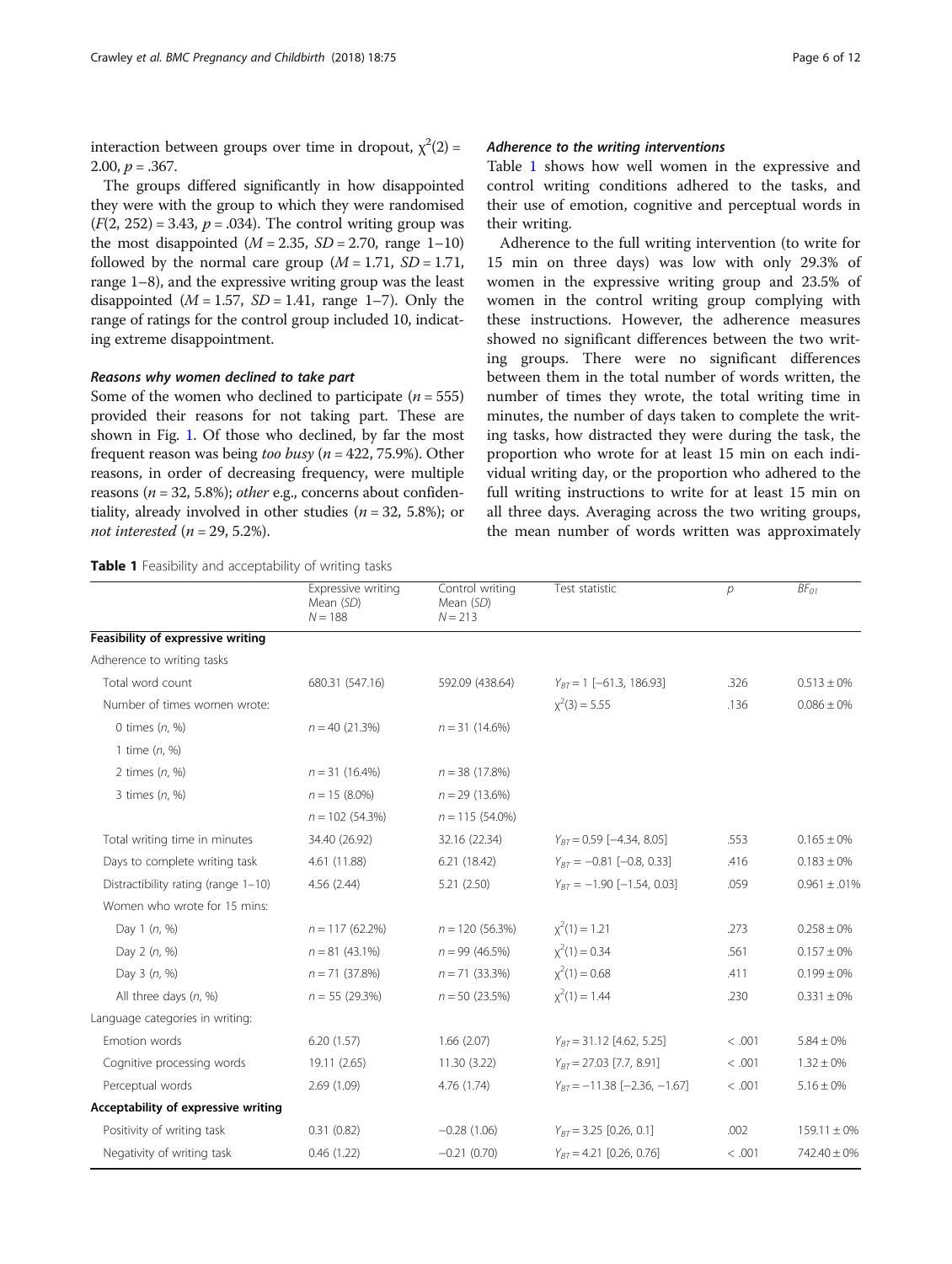650 words over approximately five days, and the average time spent writing was about 33 min, although the standard deviations suggest there was substantial variation in these measures (Table [1](#page-5-0)). Just over half of the women wrote three times, but only just over one quarter wrote for at least 15 min on three days. The mean distractibility rating was approximately 5 on a 10-point scale. Thematic analysis of the stressful events written about on day one by women in the expressive writing group showed the most common topic concerned the baby (e.g. baby's health, breastfeeding, crying baby, sleep, baby's gender).

Analysis of the word categories women used in their writing showed significant differences in the word categories used in the expected direction. Women in the expressive writing group used a greater number of emotional words and cognitive processing words and fewer perceptual words than the control writing participants (Table [1\)](#page-5-0).

To investigate possible predictors of adherence, a number of potential theoretically motivated predictors were examined using a logistic regression model. None were significant. Adherence (or not) was not predicted by whether women were in the expressive writing condition rather than the control condition ( $b = -0.15$ ,  $SE = 0.29$ ,  $p = .61$ ), had higher depression and anxiety scores at baseline  $(b = 0.02,$  $SE = 0.02$ ,  $p = .45$ ); had poorer mental health related quality of life at baseline ( $b = 0.01$ ,  $SE = 0.03$ ,  $p = .57$ ); were highly educated (GCSE or lower vs. A-level,  $b = 0.43$ ,  $SE = 0.49$ ,  $p$ = .38, and vs. degree,  $b = -0.21$ ,  $SE = 0.45$ ,  $p = .64$ ;); had fewer complications at birth (no complications vs. maternal,  $b = -0.29$ ,  $SE = 0.36$ ,  $p = .42$ , vs. neonatal,  $b = 0.12$ ,  $SE =$ 0.41,  $p = .78$ , and vs. both,  $b = 0.37$ ,  $SE = 0.46$ ,  $p = .43$ ); or had fewer children ( $b = -0.24$ ,  $SE = 0.20$ ,  $p = .23$ ).

#### Undertaking expressive writing by internet or workbook

Just under two-thirds of women randomised chose to participate online  $(n = 540; 63.2%)$  as opposed to the workbook ( $n = 314$ ; 36.8%). Choice of internet or workbook did not differ significantly between groups at the point of randomisation  $(\chi^2(2) = 1.64, p = .439)$ . However, for women who completed the study, there were significant differences between groups with women in the two writing groups being significantly more likely to use the internet (expressive writing 73.4%; control writing 72.8%) than women in the normal care group (61.3%)  $(\chi^2(2) =$ 7.55,  $p = .022$ ).

#### Acceptability of expressive writing

Table [1](#page-5-0) shows that women in the expressive writing group rated the materials and writing task as both significantly more positive and more negative than women in the control writing condition. Qualitative comments about the writing tasks were provided by 79 women

(Expressive writing  $n = 42$ ; Control writing  $n = 37$ ). Thematic analysis of these comments is shown in Table [2](#page-7-0) and highlights some of the positive and negative aspects of expressive writing and control writing. There were fewer comments expressing negative experiences of expressive writing than expressing either positive or mixed experiences. Many women reported that they found the expressive writing task to be a positive experience. Some said they had enjoyed the task, that it had helped them to reflect and express their feelings, and that they had found it cathartic, or it had brought them some closure. Others spoke about developing insight into their feelings, or gaining a different perspective on the distressing event. However, some women did not find the expressive writing task particularly helpful and a few reported that it made them feel upset or sad. Some commented that the task was boring and repetitive, or a chore, and that writing repeatedly about the same distressing event reinforced the negative views they were expressing. A number of women described their experience of expressive writing as mixed, saying that even though it was distressing, time consuming, or left them ruminating about the event, they had found the writing exercise helpful. Some women pointed out that they had been prepared to feel some upset and they did not consider this a problem. The format of the expressive writing task was mentioned by some women who said it did not suit their needs, for example, they found the first writing session helpful but not the subsequent sessions.

Comments about the control writing task were mixed. Some women reported that although they had experienced positive feelings or benefits, such as enjoyment or distraction, these were moderated by negative feelings such as boredom or taking time from more worthwhile activities, so their overall sense was that they were not experiencing a therapeutic gain for their efforts. Perceived benefits of the control writing task were focusing the mind, clearing the head, and providing a distraction from other demands in their lives. Some women reported that they enjoyed the task and felt calmer, more relaxed, and more like themselves after writing. Negative feelings included disappointment, frustration, boredom and annoyance about the control writing task. Some women stated how difficult they found it not being able to write about their feelings. Others expressed disappointment that they had been allocated to the control writing group and to what they saw as a pointless task, when the time could have been spent on other activities perceived as more important, such as relaxation, or spending time with their family.

A number of barriers to completing writing tasks were mentioned. Women most commonly mentioned lack of time as a barrier, particularly when they had other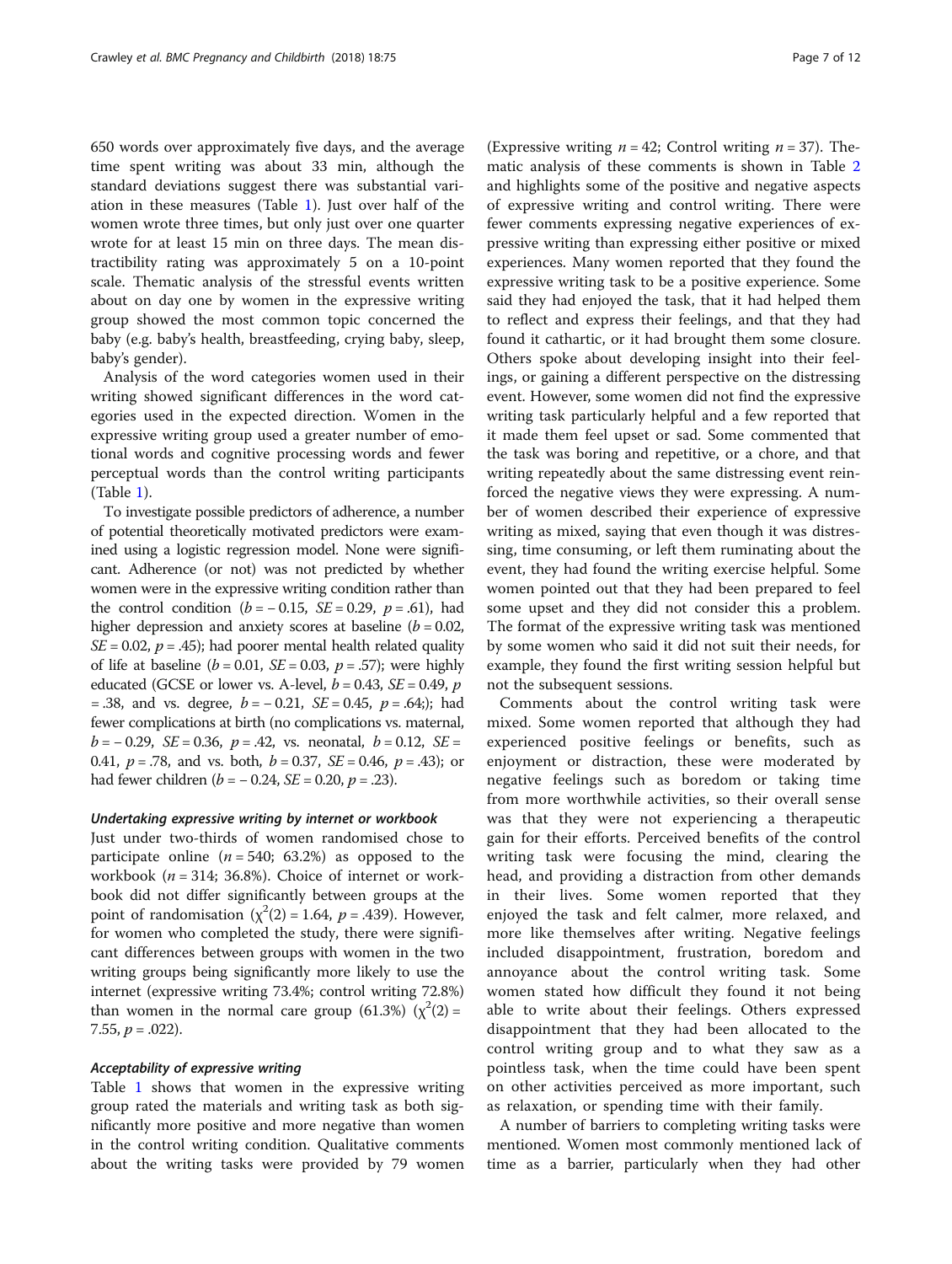## <span id="page-7-0"></span>Table 2 Qualitative themes on positive and negative aspects of writing tasks

| Theme                                                                    | Illustrative quotes                                                                                                                                                                                                                                                    |  |  |  |
|--------------------------------------------------------------------------|------------------------------------------------------------------------------------------------------------------------------------------------------------------------------------------------------------------------------------------------------------------------|--|--|--|
| Positive feelings and outcomes of<br>expressive writing                  | I have found this exercise really helpful. I haven't expressed my feelings before in this way and has been<br>quite therapeutic to have free reign on my emotions in relation to this topic. (F310)                                                                    |  |  |  |
|                                                                          | I found writing about this experiences very helpful - as I wrote it seemed to order my thoughts and by<br>the third writing experience I could put into words why I was feeling so bad. (G317)                                                                         |  |  |  |
|                                                                          | I enjoyed taking part in the writing tasks I did, it helped to write it all down! (E303)                                                                                                                                                                               |  |  |  |
|                                                                          | I found doing this workbook really helpful. It's made me see a bit clearer on what's going on in my life<br>and day to day. I feel more positive after opening up my feelings and emotions.(J007)                                                                      |  |  |  |
|                                                                          | I have found completing this quite liberating and it has brought about some closure to what happened<br>to me I have found it useful to talk about what happened and get some clarity in my mind of how<br>things happened.(B420)                                      |  |  |  |
|                                                                          | I've found this so cathartic (E662)                                                                                                                                                                                                                                    |  |  |  |
| Negative feelings and outcomes of<br>expressive writing                  | Found writing about my worst experience very upsetting. (E309)                                                                                                                                                                                                         |  |  |  |
|                                                                          | I think deliberately focusing on a stressful thing for as long as 15 mins made me more stressed than if I'd<br>been allowed to set out my thought on it, resolve them, and move on. So I don't think this whole exercise<br>has so far been very helpful to me. (G178) |  |  |  |
|                                                                          | I found the writing tasks boring and repetitive. I hope they are helpful to others, but they certainly weren't<br>helpful to me, in fact they can reinforce negative feelings. (A104)                                                                                  |  |  |  |
| Mixed feelings and experiences of<br>expressive writing                  | The writing task was by its nature v. personal hence "intrusive" is rated highly - for me it was difficult hence<br>"upsetting" - but I don't think either of these are a 'problem' - that is what I knew I had signed up for! (A1083)                                 |  |  |  |
|                                                                          | Although distressing it has helped, and since 1st booklet I've started a diary where I write how I feel. It helps<br>to write! (C659)                                                                                                                                  |  |  |  |
|                                                                          | It has been quite helpful to write about some of the difficulties I have had, although I found some of the<br>writing exercises a bit repetitive. (H922)                                                                                                               |  |  |  |
|                                                                          | It has helped but also made me think about the situation more than I was. (G811)                                                                                                                                                                                       |  |  |  |
|                                                                          | Although it's taken me ages to complete I've gained a lot from it. (A139)                                                                                                                                                                                              |  |  |  |
| Positive feelings and perceived benefits<br>of the control writing task  | Writing tasks really helped me focus and I sit and write now when/if I feel I'm struggling. It helps clear my<br>head. (E845)                                                                                                                                          |  |  |  |
|                                                                          | I definitely felt calmer and more relaxed after completing each writing exercise. It allowed me time to focus<br>on something that wasn't on my mind almost like a distraction. (H662)                                                                                 |  |  |  |
|                                                                          | The task helped me to focus and relax and feel a little more like my old 'pre-baby' self. (H998)                                                                                                                                                                       |  |  |  |
|                                                                          | I have enjoyed the writing part of the exercise and have felt different after, more relaxed. (A067)                                                                                                                                                                    |  |  |  |
| Negative feelings and perceived negatives<br>of the control writing task | I was rather disappointed to find myself in the non-intervention arm of this study. I was hoping to gain<br>some therapy from taking part in the study as my son's birth turned traumatic towards the end. (A772)                                                      |  |  |  |
|                                                                          | I did find the writing about a room part quite difficult and not an interesting topic to write about. (F250)                                                                                                                                                           |  |  |  |
|                                                                          | I found it quite tiresome and difficult to write 'dispassionately' for 15 mins. (E905)                                                                                                                                                                                 |  |  |  |
| Mixed feelings and experiences of the<br>control writing task            | Whilst writing in the workbook distracted for a short while, I did not find it useful in terms of 'working<br>through' some of my feelings. (A533)                                                                                                                     |  |  |  |
|                                                                          | While writing had a slightly calming effect, and has helped me to focus on something else, it has taken<br>up time in my day where I should have rested. This has meant that my mood may have worsened due<br>to feeling that I've not had any 'down time'. (E644)     |  |  |  |
| Barriers to completing the writing tasks                                 | Quite frankly finding 15 min of predictable uninterrupted peace with a little baby is very difficult. He is<br>currently sitting on my lap and screaming as I finish this off. (A237)                                                                                  |  |  |  |
|                                                                          | Been hard to complete with two children to look after and a house to run. (E372)                                                                                                                                                                                       |  |  |  |
|                                                                          | I did forget about the day three task with getting caught up with looking after the three children. (B676)                                                                                                                                                             |  |  |  |
|                                                                          | I was unable to fulfil the (writing task) as it was largely a written exercise, and due to struggling with<br>learning to be a new mother and feeling low much of the time (E041)                                                                                      |  |  |  |
|                                                                          | the website crashes frequently and is very slow to load. (A1117).                                                                                                                                                                                                      |  |  |  |

children to look after as well as their new baby. Others found that the task got more laborious each day and this was related to the time commitment involved, boredom, and how beneficial they personally found writing. Other cognitive and emotional factors were mentioned as barriers, such as the effort expended in learning how to be a mother, dealing with emotional difficulties, and remembering to write each day. In addition, some of those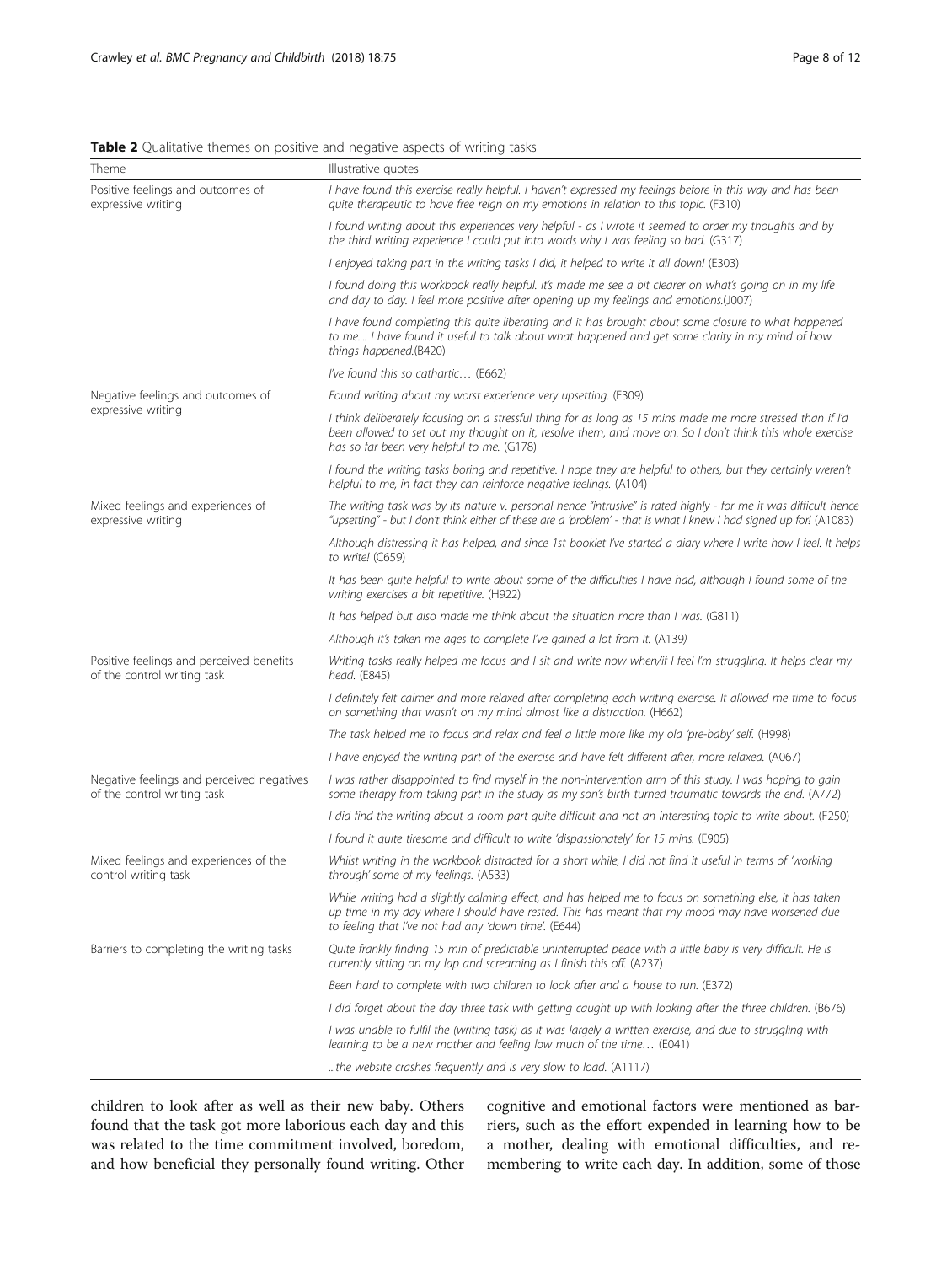who completed the study online cited technical difficulties with the website.

## **Discussion**

The results showed that the feasibility of offering expressive writing as a universal self-help intervention to all postpartum women 6 to 12 weeks after birth in the HABiT trial was low. One aspect of this was recruitment, which was much lower than expected. Originally, it was anticipated that 2100 women from four NHS hospitals would need to be approached for the study to be adequately powered. In fact, nearly four times that number from 14 NHS hospitals had to be approached. Recruitment rates in other studies of expressive writing with postpartum women have varied a great deal, and in some studies rates were much higher, between 80 and 90% [[16](#page-10-0), [17](#page-11-0), [20\]](#page-11-0). Multiple differences in methodologies make it difficult to account for these differences but possible reasons for higher rates include face-to-face recruitment used in other studies [[16](#page-10-0), [17,](#page-11-0) [20](#page-11-0)] and the timing of the invitation to write. Inviting women to take part in an expressive writing intervention only 6 to 12 weeks after birth may be too demanding. A similarly low level of recruitment to HABiT was reported in a study of expressive writing with a sample of women with postpartum PTSD [[35](#page-11-0)]. While the mental health of the sample may have contributed to low recruitment, it may also have been because of the timing of the intervention, which started at six weeks postpartum. In HABiT the most common reason mothers gave for declining to take part was that women were too busy, supporting the suggestion that asking women to write in the very early postpartum period is not feasible. In another study, mothers were invited to write later in the postpartum period (when their preterm baby was three months by corrected age) and the majority of women (70.5%) found this timing acceptable  $[16]$  $[16]$  $[16]$ . A more thorough examination of the feasibility of the timing of the intervention prior to the HABiT trial would have been advisable.

Another feasibility issue was the restricted range of sociodemographic characteristics of the women who agreed to participate in HABiT. Although the characteristics of the women who declined to take part or dropped out before baseline were not available, it is clear that the remaining sample does not represent the general population. A high proportion were white European, well-educated and employed, many in professional occupations. Compared with UK norms, they were older and more likely to be married. Simply writing to mothers early in the postpartum period to offer expressive writing online or in a workbook is not likely to be successful in reaching women with a range of sociodemographic profiles. It may be more effective for a recommendation to be made in a consultation with a healthcare professional.

Attrition rates also indicated a problem with feasibility of the intervention. Attrition levels were high and increased as the study progressed, particularly in the two writing groups. RCTs examining women's health frequently fail to achieve target sample sizes [[36\]](#page-11-0) and there is substantial variability in attrition rates in studies with postpartum women. Some report levels as high as in HABiT e.g., [[37\]](#page-11-0) while others report lower levels e.g., [\[38](#page-11-0)]. Attrition levels are also variable in studies that have focused specifically on postpartum writing interventions. There was very low or no attrition in some studies [[15](#page-10-0), [17,](#page-11-0) [20\]](#page-11-0) but high attrition in others [[16\]](#page-10-0).

Although there is no agreed threshold for acceptable attrition rates, the levels in HABiT were well above the 20% that is generally considered to be a concern [[39,](#page-11-0) [40](#page-11-0)]. Lack of time and being busy with a newborn baby may explain the high attrition rates and also why more women dropped out from the writing groups than from the normal care group. In the early postpartum period women are adjusting to motherhood and coping with a new baby so finding the time and effort needed to write three times for 15 min per day is likely to be difficult. For the many mothers who had other children to care for as well as their new baby, lack of time is likely to have been a particular issue. The challenges of this time are evident from the finding that the baby was the most common topic in the expressive writing narratives about what mothers were finding stressful. Furthermore, when asked to comment on how they found the writing tasks, many women reported that finding the time to write was a barrier.

Adherence measures showed good adherence to the writing task in terms of writing expressively or not. The two writing groups did not differ in how much they wrote, for how long, or how often, but differences in their word category use were consistent with their instructions to write expressively or descriptively. However, adherence to the instructions for the writing task (15 min of writing for three days) was low (under 30%), and lower than reported in some studies of expressive writing with other samples. For example, it was approximately 50% in one study  $[41]$  $[41]$  $[41]$ and 100% in others [[15](#page-10-0), [16](#page-10-0)]. However, in another study of expressive writing where mothers with postpartum PTSD were asked to write 6 to 12 weeks after the birth of their baby [\[35\]](#page-11-0), adherence was even lower than in HABiT. While the mental health of the sample may have been partly responsible for this, it is likely that the timing of the intervention was also important. In the two studies where women were asked to write 6 to 12 weeks after the birth of their baby, adherence was low [\[22,](#page-11-0) [35](#page-11-0)], yet it was high in studies that asked women to write later in the postpartum period [\[15,](#page-10-0) [16](#page-10-0)].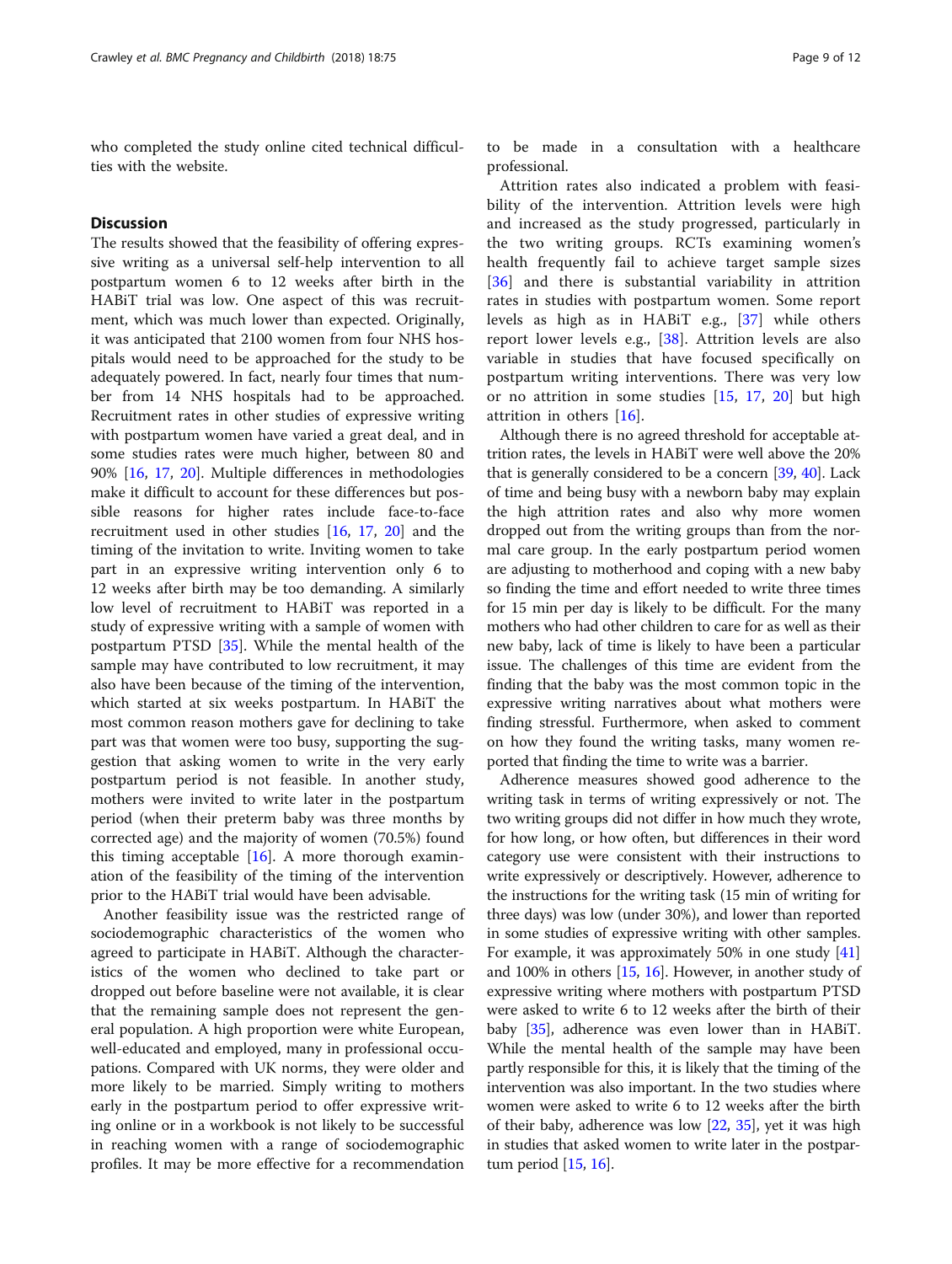Even though participants were aware that the intervention involved expressive writing, and ratings and qualitative comments showed that control writing participants were more disappointed with the group to which they were randomised, attrition was no higher and adherence was no lower in the control writing group compared with the expressive writing group. In a study of expressive writing for people with mood disorders, adherence was more likely in participants with lower levels of psychological distress and fewer physical health complaints [[41\]](#page-11-0). By contrast, in HABiT, adherence to the intervention was just as likely if women had poorer mental health outcome scores at baseline, if they had experienced more complications at birth, or had more children.

Measures of acceptability showed some differences between the writing groups. Women in the expressive writing group rated the materials and writing task as both more positive and more negative than women in the control writing group. Nevertheless, the qualitative comments from women in the expressive writing group included more that were positive or mixed rather than negative. This suggests that the intervention was acceptable to most women who responded, and supports previous research suggesting that expressive writing was acceptable to mothers in the postpartum period [\[16](#page-10-0)]. Detailed comments from women who wrote expressively revealed that some enjoyed the task, and others found it helpful despite negative aspects of the experience, such as finding it upsetting to express their thoughts and emotions or finding the task boring and repetitive.

The reported benefits were consistent with explanations for the benefits of expressive writing [[9\]](#page-10-0), such as helping women gain insight and understanding, see a different perspective, achieve closure, or finding it cathartic to express their feelings. While some women in the control writing group also said they enjoyed writing, the reported benefits were different. Typically, they said it was calming and relaxing to focus on something other than their current concerns. The negative aspects of the task also differed in some ways. While women in both writing groups found the task boring and repetitive, women in the control writing group said it was pointless and disappointing to be in that group. When women in the two groups expressed feelings that were mixed, they differed in emphasis. Women given the control writing task were more likely to put the emphasis on the negative than the positive aspects of the experience (e.g., While writing had a slightly calming effect, …. it has taken up time in my day where I should have rested), while those who wrote expressively more often stressed positive aspects of the experience (e.g., Although distressing it has helped). Thus, the qualitative comments suggest that the expressive writing task was acceptable but finding the time to write was difficult. The barriers to writing mentioned by women in both writing groups often centred on the difficulty of finding time to write given the demands of adapting to motherhood and looking after a new baby.

A major strength of the HABiT study is that it is the first and rigorous evaluation of the feasibility and acceptability of expressive writing with postpartum women, based on a RCT. A large number of women completed the measures providing valuable data about the likelihood that expressive writing is feasible and acceptable as a universal intervention to improve postpartum health. It used a variety of dimensions and measures of feasibility and acceptability including a new rating measure of the acceptability of materials and tasks that could be used to elsewhere to assess the acceptability of writing or similar tasks for postpartum women.

There were some limitations of our study. One is not being able to compare the sociodemographic characteristics of the women who did not take part with those who did. Another limitation is that women were not asked about the acceptability of the expressive writing intervention until the follow up six months later. By this time, it might have been difficult for women to remember what they thought about the materials and the task they encountered six months before. Furthermore, the high rates of attrition by six months means that many women did not provide data on acceptability.

This study has a number of implications for research. It demonstrates the importance of examining feasibility and acceptability in studies in the postpartum period because of the particular demands on women at this time. It is clear that 6 to 12 weeks after birth is not a good time to recruit women to studies that demand time and focus, particularly if involvement is required over a period of time. It also shows the importance of using both qualitative and quantitative measures. It would have been difficult to interpret the finding that women rated the materials/task both positively and negatively without the comments women provided. In terms of research using expressive writing at a distance (online or by post) in the postpartum period, it is important to be aware of the large number of participants that need to be approached to achieve adequate power. In order to recruit and retain participants, it is suggested that the study should either be conducted later in the postpartum period or, if it is important to use expressive writing soon after birth, it is best to do so in hospital, where women have more support with the care of their baby and few other demands on their time. Alternatively, particularly for women who are discharged soon after birth, it is important to find other ways to provide women with support, for example, by engaging partners to create protected time for them to write.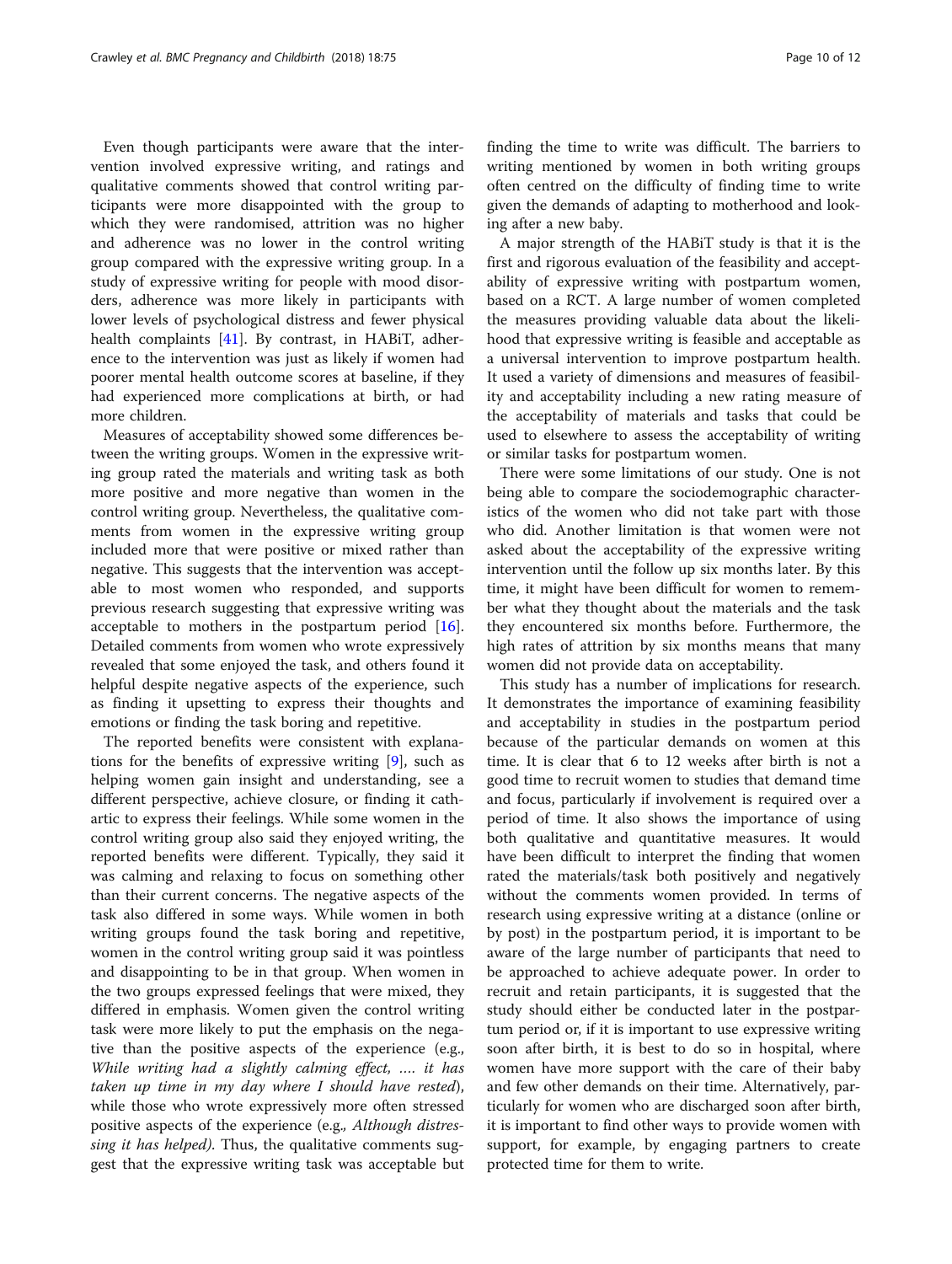<span id="page-10-0"></span>The study also has implications for clinical practice. It suggests that expressive writing is acceptable to the women who do it, but that those who respond to the invitation will be a self-selected group with particular characteristics, so if it is to be offered as an intervention then it is not likely to be taken up universally. This information is useful for informing postpartum care in developed countries.

## Conclusions

Acceptability measures from the HABiT trial evaluating the effectiveness of expressive writing for postpartum physical and psychological health showed that the expressive writing intervention was acceptable to the majority of women who completed it. However, feasibility measures suggest that, when expressive writing is offered as a universal self-help intervention, it is not feasible for postpartum women 6 to 12 weeks after birth.

#### Abbreviations

HABiT: Health after Birth Trial; LIWC: Linguistic Inquiry Word Count; NHS: National Health Service; NICU: Neonatal Intensive Care Unit; PTSD: Posttraumatic stress disorder; UK: United Kingdom

#### Acknowledgements

We gratefully acknowledge the contribution of all the women who took part in this study and the staff at the NHS sites who recruited women to the study, in particular, the principal investigators at sites: Lizzie Hamilton, Cecilia Iyasere, Anne-Marie Jones, Christina Koulouglioti, Helen Millward, Angela Philipson, Sandhya Rao, Heidi Ribchester, Susan Wellstead, and Louise Wills.

#### Funding

This research was funded by the National Institute for Health Research under its Research for Patient Benefit funding scheme (Grant Reference Number PB-PG-0211-24096). The views expressed are those of the authors and not necessarily those of the National Health Service, National Institute for Health Research or the Department of Health.

#### Availability of data and materials

Data and material are available on request from the corresponding author.

#### Authors' contributions

RC and SA conceived and designed the study, interpreted the data, and took the lead in preparing the first draft of the manuscript. SB and AT contributed to the design of the study, coordinated data collection and data files, made a contribution to the initial draft of the manuscript and reviewed revisions. APF contributed to the design of the study, conducted the statistical analyses, contributed to the initial draft of the manuscript, and reviewed revisions. SL, AE, RB, DM, GG and HS contributed to the design of the study and provided critical revisions to the manuscript. All authors reviewed and approved the final version of the manuscript.

#### Ethics approval and consent to participate

Ethical approval was granted by an NHS Research Ethics Committee in London (Riverside) reference: 12\LO\1753. This provided umbrella approval covering all participating sites. All participants gave informed consent to participate in the study.

#### Consent for publication

Not applicable.

#### Competing interests

The authors declare that they have no competing interests.

Springer Nature remains neutral with regard to jurisdictional claims in published maps and institutional affiliations.

#### Author details

<sup>1</sup>School of Psychology, University of Sunderland, Chester Road, Sunderland SR2 7PT, UK.<sup>2</sup> Centre for Maternal and Child Health Research, City, University of London, London EC1V 0HB, UK. <sup>3</sup>Department of Adult Nursing and Paramedic Science, University of Greenwich, London SE9 2UG, UK. <sup>4</sup>School of Psychology, University of Sussex, Brighton BN1 9QH, UK.<sup>5</sup> Central and North West London NHS Foundation Trust, London W10 6DZ, UK. <sup>6</sup>Brighton and Sussex University Hospital NHS Trust, Eastern Road, Brighton BN2 5BE, UK. <sup>7</sup> National Childbirth Trust, 30 Euston Square, London NW1 2FB, UK. <sup>8</sup> Division of Public Health and Primary Care, Brighton and Sussex Medical School, Brighton BN1 9PH, UK. <sup>9</sup>Lee Kong Chian School of Medicine Nanyang Technological University, Singapore 308232, Singapore.

#### Received: 7 September 2017 Accepted: 15 March 2018 Published online: 27 March 2018

#### References

- 1. World Health Organization. The world health report: make every mother and child count: WHO; 2005. Retrieved 18<sup>th</sup> June 2015 from [http://www.](http://www.who.int/whr/2005/media_centre/facts_en.pdf) [who.int/whr/2005/media\\_centre/facts\\_en.pdf](http://www.who.int/whr/2005/media_centre/facts_en.pdf)
- 2. Office for National Statistics. Birth summary tables, England and Wales 2014: ONS; 2015. Retrieved 21st June 2016 from [http://www.ons.gov.uk/](http://www.ons.gov.uk/peoplepopulationandcommunity/birthsdeathsandmarriages/livebirths/bulletins/birthsummarytablesenglandandwales/2015-07-15) [peoplepopulationandcommunity/birthsdeathsandmarriages/livebirths/](http://www.ons.gov.uk/peoplepopulationandcommunity/birthsdeathsandmarriages/livebirths/bulletins/birthsummarytablesenglandandwales/2015-07-15) [bulletins/birthsummarytablesenglandandwales/2015-07-15](http://www.ons.gov.uk/peoplepopulationandcommunity/birthsdeathsandmarriages/livebirths/bulletins/birthsummarytablesenglandandwales/2015-07-15)
- 3. Glasheen C, Richardson GA, Fabio A. A systematic review of the effects of postnatal maternal anxiety on children. Arch Womens Ment Health. 2010 Feb;13(1):61–74. <https://doi.org/10.1007/s00737-009-0109-y>.
- 4. World Health Organisation. Maternal mental health: WHO; 2016. Retrieved 21st June 2016 from [http://www.who.int/mental\\_health/maternal-child/](http://www.who.int/mental_health/maternal-child/maternal_mental_health/en/) [maternal\\_mental\\_health/en/](http://www.who.int/mental_health/maternal-child/maternal_mental_health/en/)
- 5. National Institute for Health and Care Excellence. Antenatal and postnatal mental health: clinical management and service guidance (CG192). 2014. Available at: [http://www.nice.org.uk/guidance/cg192/evidence/cg192](http://www.nice.org.uk/guidance/cg192/evidence/cg192-antenatal-and-postnatal-mental-health-full-guideline3) [antenatal-and-postnatal-mental-health-full-guideline3.](http://www.nice.org.uk/guidance/cg192/evidence/cg192-antenatal-and-postnatal-mental-health-full-guideline3)
- 6. Pennebaker JW, Chung CK. Expressive writing and its links to mental and physical health. In: Friedman H, editor. The Oxford handbook of Health Psychology. New York: Oxford University Press; 2011. p. 417–37.
- Pennebaker JW, Seagal JD. Forming a story: the health benefits of narrative. J Clin Psychol. 1999;55(10):1243–54.
- 8. Smyth JM, Pennebaker JW. Exploring the boundary conditions of expressive writing: in search of the right recipe. Br J Health Psychol. 2008;13(Pt 1):1–7. [https://doi.org/10.1348/135910707X260117.](https://doi.org/10.1348/135910707X260117)
- 9. Frattaroli J. Experimental disclosure and its moderators: a meta-analysis. Psychol Bull. 2006;132(6):823–65. [https://doi.org/10.1037/0033-2909.132.6.823.](https://doi.org/10.1037/0033-2909.132.6.823)
- 10. Frisina PG, Borod JC, Lepore SJ. A meta-analysis of the effects of written emotional disclosure on the health outcomes of clinical populations. J Nerv Ment Dis. 2004;192(9):629–34. [https://doi.org/10.](https://doi.org/10.1097/01.nmd.0000138317.30764.63) [1097/01.nmd.0000138317.30764.63.](https://doi.org/10.1097/01.nmd.0000138317.30764.63)
- 11. Smyth JM. Written emotional expression: effect sizes, outcome types, and moderating variables. J Consult Clin Psychol. 1998 Feb;66(1):174–84.
- 12. van Emmerik AA, Reijntjes A, Kamphuis JH. Writing therapy for posttraumatic stress: a meta-analysis. Psychother Psychosom. 2013;82(2):82– 8. <https://doi.org/10.1159/000343131>.
- 13. Meads C, Nouwen A. Does emotional disclosure have any effects? A systematic review of the literature with meta-analyses. Int J Technol Assess Health Care. 2005 Spring;21(2):153–64. [https://doi.org/10.1017/](https://doi.org/10.1017/S026646230505021X) [S026646230505021X](https://doi.org/10.1017/S026646230505021X).
- 14. Mogk C, Otte S, Reinhold-Hurley B, Kröner-Herwig B. Health effects of expressive writing on stressful or traumatic experiences - a meta-analysis. Psychosoc Med. 2006;16:3. Doc06
- 15. Barry LM, Singer GH. Reducing maternal psychological distress after the NICU experience through journal writing. J Early Interv. 2001;24(4):287–97. <https://doi.org/10.1177/105381510102400404>.
- 16. Horsch A, Tolsa JF, Gilbert L, du Chêne LJ, Müller-Nix C, Bickle GM. Improving maternal mental health following preterm birth using an expressive writing intervention: a randomized controlled trial. Child